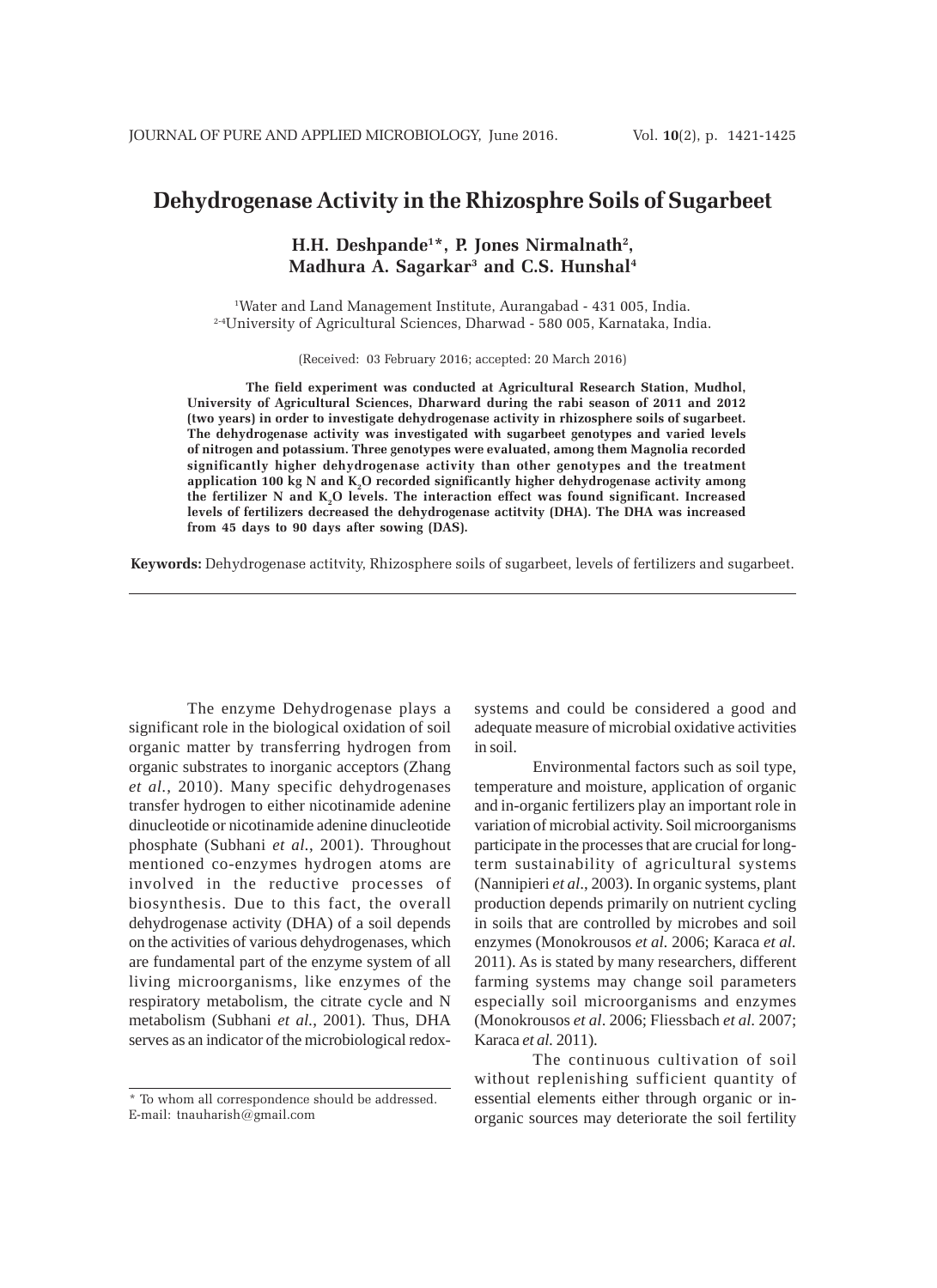status. Micro organisms play a very important role in nutrient recycling process. Analyzing DHA of a soil is an indirect indicator for checking the soil health. Thus, experiment was conducted with one of the objective to estimate the DHA. The experimental details and methodology followed are furnished under the sub heading material and method.

### **MATERIALS AND METHODS**

The field experiment was conducted during *rabi* season of 2011-12 and 2012-13 at Agricultural Research Station, Mudhol, University of Agricultural Sciences, Dharwad. The soil of experimental site was clayey with minimum drainage. Prior to the experiment composite soil samples were drawn during both the years 2011 and 2012 from the experimental site and analyzed for the physical and chemical properties. The soil fertility status was 225 (low), 41.2 (medium) and 278 (medium) kg in available N,  $P_2O_5$  and  $K_2O$  ha<sup>-1</sup> respectively with an EC of  $0.15$  dSm<sup>-1</sup>, pH of 8.4 and OC of 0.41% (low) during the season 1 (2011). Similarly, during the season 2 (2012) the soil contained 272 (low), 29.3 (medium) and 340 (high) kg available N,  $P_2O_5$  and  $K_2O$  ha<sup>-1</sup> respectively with an EC of 0.27 dSm-1, pH of 7.3 and OC of 0.59 % (medium).

The experiment was laid-out in a split plot design with three replications. Main plot treatments consisted of three sugarbeet genotypes which were obtained from private organizations. Sub plot treatments included different N and  $K_2O$  levels with split application, 10% N and  $K_2O$  basal application, 30% N and K<sub>2</sub>O at 30, 50, 90 DAS. 60 kg P<sub>2</sub>O<sub>5</sub> ha<sup>-1</sup> was common to all treatments and was applied as basal dose. The poultry manure was applied as an organic manure @ 3.5 t/ha fifteen days before sowing. The sugarbeet seeds were treated with *Trichoderma*, PSB and *Azospirillum* cultures. The experimental field was ploughed once with mould board plough and twice by tractor drawn cultivator. The ridges and furrows were formed with tractor drawn ridger. The crop was sown on  $13^{\text{th}\&12^{\text{th}}}$ respectively during August 2011&12 with the spacing of 75 cm x 10 cm. The seeds were dibbled on one side of the ridge on the top 3/4 portion from furrow. Fertilizer was applied as nitrogen through urea, phosphorus through complex fertilizer and

J PURE APPL MICROBIO*,* **10**(2), JUNE 2016.

potassium through muriate of potash as per treatment schedule. Hand weeding was carried out thrice during the season and need based irrigation was given to the crop. The plant protection was taken against pest and diseases as per the recommendation. The crop was harvested on  $9<sup>th</sup>$  & 8<sup>th</sup> February, respectively during 2012&13. The statistical analysis was done by using MSTAT-C Software.

Dehydrogenase activity in rhizosphere soil samples was determined during 45 and 90 DAS by following the procedure as described by Casida *et al.* (1964). Ten grams of soil and  $0.2$  g of CaCO<sub>3</sub> were thoroughly mixed and dispensed in 250 ml conical flask. To each flask, 3 ml of 3% 2, 3, 5 triphenyl tetrazolium chloride (TTC), 1 ml of 1 per cent glucose solution and 8.0 ml of distilled water were added, which was sufficient to leave a thin film of water above the soil layer. The flasks were stoppered with rubber cork and incubated at 30°C for 24h. At the end of incubation, the contents of flasks were rinsed down into a small beaker and slurry was made by adding 10 ml methanol. The slurry was filtered through Whatman No. 50 filter paper. Repeated rinsing of soil with one ml of methanol was continued till the filtrate ran free of red colour. The filtrate was pooled and made upto 50 ml with methanol in a volumetric flask. The intensity of red colour was measured at 485 nm against a methanol blank using spectrophotometer. The concentration of formazan in soil samples were determined by reference to a standard curve prepared by using graded concentration of formazan. The results were expressed as µg of triphenyl formazan (TPF) formed  $g^{-1}$  soil day<sup>-1</sup>.

#### **EXPERIMENTAL RESULTS**

The data was analyzed independently during both the years of study, the pooled data has been highlighted in the experimental results. The DHA was increased from 45 DAS to 90 DAS in general. The experimental results are furnished in the **Table 1**.

Significantly higher dehydrogenase activity (16.2 and 21.5  $\mu$ g TPF g<sup>-1</sup> soil day<sup>-1</sup> at 45 DAS and 90 DAS, respectively) was recorded in rhizosphere soil where Magnolia was cultivated (Fig. 1). The lowest dehydrogenase activity was seen in SZ 35 (12.8 and 18.5  $\mu$ g TPF g<sup>-1</sup> soil day<sup>-1</sup> at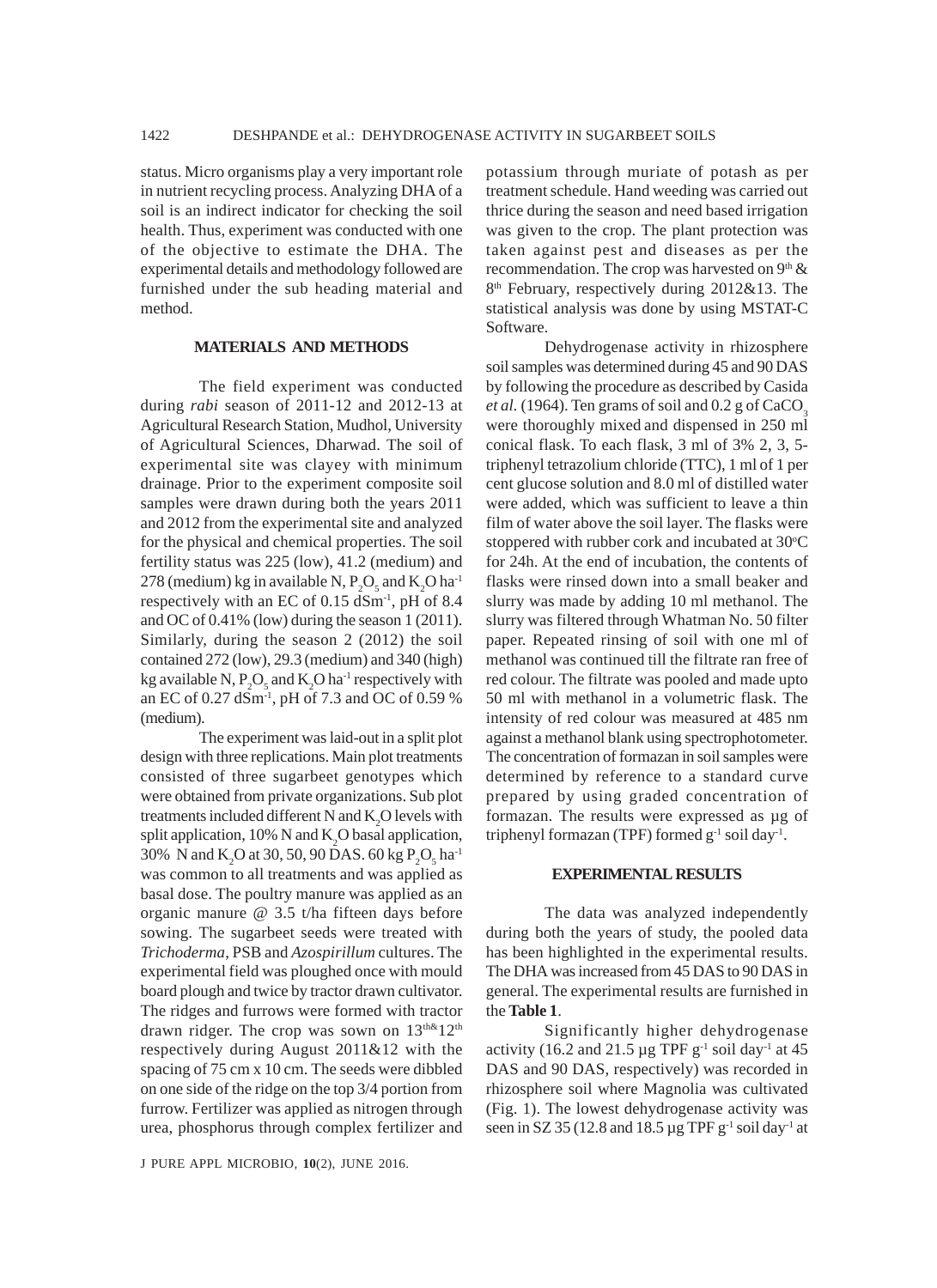| Treatment                                                                 | Soil dehydrogenase activity ( $\mu$ g TPF g <sup>-1</sup> day <sup>-1</sup> ) |           |           |               |           |        |
|---------------------------------------------------------------------------|-------------------------------------------------------------------------------|-----------|-----------|---------------|-----------|--------|
|                                                                           | 45 DAS                                                                        |           |           | <b>90 DAS</b> |           |        |
|                                                                           | 2011                                                                          | 2012      | Pooled    | 2011          | 2012      | Pooled |
| Genotype (V)                                                              |                                                                               |           |           |               |           |        |
| SZ 35 $(V_1)$                                                             | 11.60                                                                         | 15.10     | 12.8      | 14.00         | 21.90     | 18.5   |
| PAC 60008 (V <sub>2</sub> )                                               | 12.50                                                                         | 15.60     | 14.2      | 15.80         | 25.50     | 20.6   |
| Magnolia $(V_2)$                                                          | 12.60                                                                         | 13.80     | 16.2      | 19.70         | 29.20     | 21.5   |
| $S.Em\pm$                                                                 | 0.20                                                                          | 0.51      | 0.14      | 0.30          | 0.26      | 0.33   |
| CD at 5%                                                                  | 0.79                                                                          | 2.01      | 0.47      | 1.17          | 1.04      | 1.07   |
| N and $K$ , O level $(F)$                                                 |                                                                               |           |           |               |           |        |
| 100:100 kg N: K <sub>2</sub> O ha <sup>-1</sup> (F <sub>1</sub> )         | 17.90                                                                         | 20.20     | 17.7      | 17.60         | 31.20     | 25.7   |
| 120:120 kg N: K <sub>2</sub> O ha <sup>-1</sup> (F <sub>2</sub> )         | 16.60                                                                         | 18.50     | 17.0      | 17.40         | 27.90     | 23.2   |
| 140:140 kg N: $K_2$ O ha <sup>-1</sup> ( $F_3$ )                          | 11.60                                                                         | 15.70     | 14.4      | 17.20         | 26.10     | 20.9   |
| 160:160 kg N: K <sub>2</sub> O ha <sup>-1</sup> (F <sub>4</sub> )         | 9.30                                                                          | 11.70     | 12.6      | 15.90         | 22.40     | 17.0   |
| 180:180 kg N: K <sub>2</sub> O ha <sup>-1</sup> (F <sub>5</sub> )         | 5.70                                                                          | 8.30      | 10.1      | 14.50         | 20.10     | 14.2   |
| $S.Em\pm$                                                                 | 0.55                                                                          | 0.76      | 0.53      | 0.83          | 0.73      | 0.57   |
| CD at 5%                                                                  | 1.61                                                                          | 2.22      | 1.50      | 2.41          | 2.14      | 1.63   |
| Interaction (VxF)                                                         |                                                                               |           |           |               |           |        |
| $V_1F_1$                                                                  | 16.40                                                                         | 21.90     | 15.5      | 14.70         | 30.80     | 26.3   |
| $V_1F_2$                                                                  | 15.60                                                                         | 21.30     | 15.0      | 14.50         | 22.10     | 21.7   |
| ${\rm V}^{\phantom{\dagger}}_{\rm 1} {\rm F}^{\phantom{\dagger}}_{\rm 3}$ | 12.20                                                                         | 14.70     | 13.3      | 14.30         | 20.20     | 17.5   |
| $V_1F_4$                                                                  | 9.50                                                                          | 10.70     | 11.4      | 13.20         | 19.60     | 15.2   |
| $V_1F_5$                                                                  | 4.10                                                                          | 7.10      | 8.6       | 13.10         | 16.60     | 11.9   |
| $V_2F_1$                                                                  | 18.40                                                                         | 18.50     | 17.9      | 17.20         | 29.10     | 23.8   |
| $V_2F_2$                                                                  | 17.10                                                                         | 18.20     | 17.2      | 17.30         | 28.40     | 23.3   |
| $V_2F_3$                                                                  | 11.50                                                                         | 17.10     | 14.2      | 17.00         | 28.60     | 22.9   |
| $V_2F_4$                                                                  | 8.60                                                                          | 13.50     | 11.8      | 14.90         | 20.90     | 17.2   |
| $V_2F_5$                                                                  | 7.00                                                                          | 10.90     | 9.9       | 12.70         | 20.40     | 15.7   |
| $V_{3}F_{1}$                                                              | 18.80                                                                         | 20.30     | 19.8      | 20.80         | 33.90     | 27.1   |
| $V_3F_2$                                                                  | 17.10                                                                         | 15.90     | 18.8      | 20.40         | 33.20     | 24.6   |
| $V_3F_3$                                                                  | 11.20                                                                         | 15.10     | 15.7      | 20.30         | 29.40     | 22.3   |
| $V_{3}F_{4}$                                                              | 9.80                                                                          | 10.90     | 14.7      | 19.50         | 26.50     | 18.7   |
| $V_3F_5$                                                                  | 6.20                                                                          | 7.00      | 11.9      | 17.60         | 23.20     | 15.1   |
| $S.Em \pm$                                                                | 0.96                                                                          | 1.32      | 0.91      | 1.43          | 1.27      | 0.99   |
| CD at 5%                                                                  | NS                                                                            | <b>NS</b> | <b>NS</b> | 4.18          | <b>NS</b> | 2.82   |

**Table 1.** Soil dehydrogenase activity of sugarbeet at different growth stages as influenced by genotypes, nitrogen and potassium levels during 2011 and 2012



Fig. 1. Dehydrogenase activity as influenced by genotypes and Fertilizer N and K<sub>2</sub>O levels (Pooled).

J PURE APPL MICROBIO*,* **10**(2), JUNE 2016.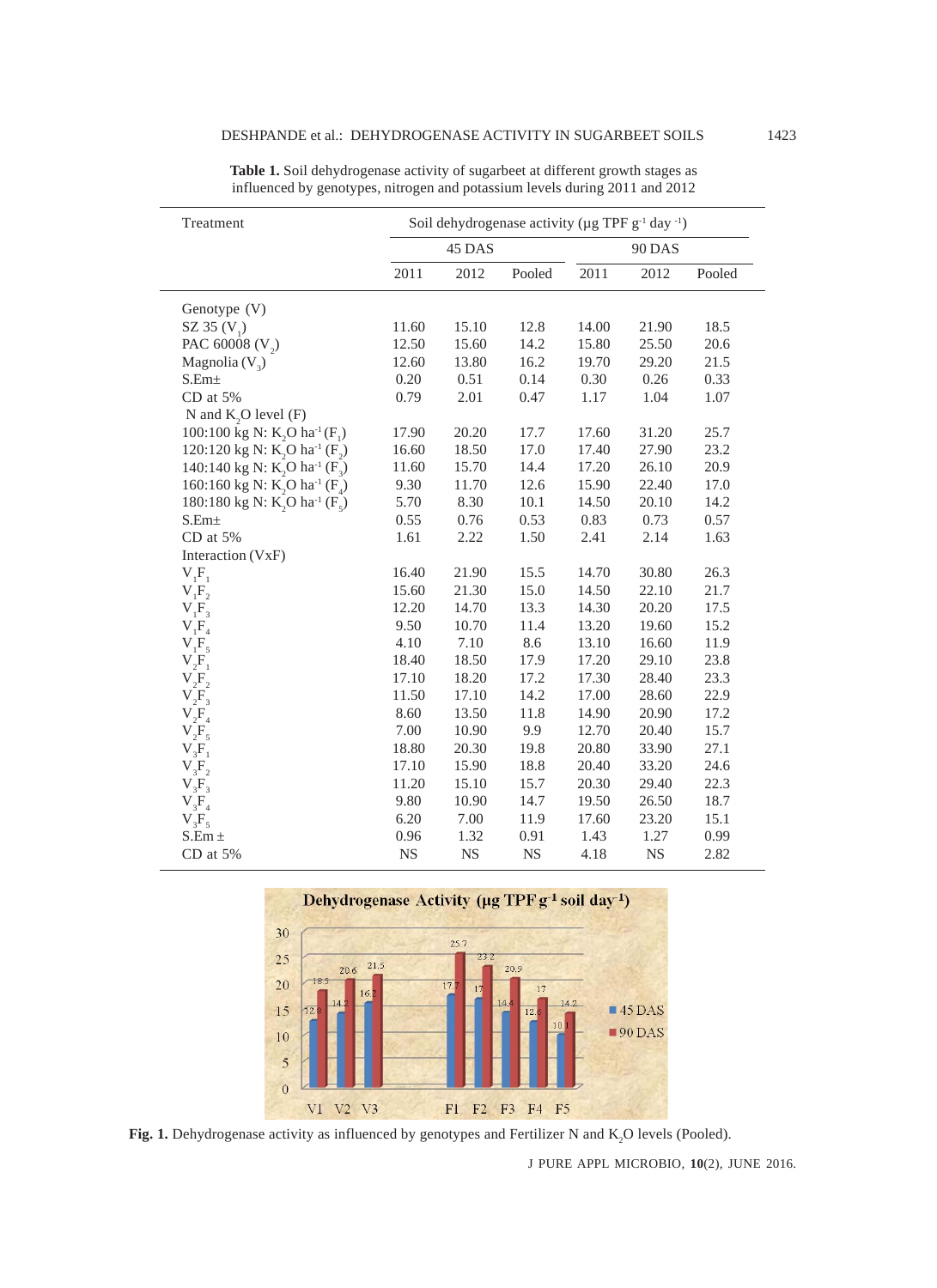45 and 90 DAS, respectively). The dehydrogenase activity in rhizosphere soils of Magnolia was higher than the other genotypes. These variations in the microbial activity surrounding the rhizosphere soil might be due to differential root exudation and rhizo-deposition. This may vary from one genotype to another due to its substantial composition of the particular genotype.

With increase in fertilizer levels the enzyme activity in rhizosphere soil declined markedly. The highest soil dehydrogenase activity was recorded in application of N and  $K_2O \tQ 100$ kg ha<sup>-1</sup> (17.7 and 25.7 µg TPF  $g^{-1}$  soil day<sup>-1</sup> at 45 and 90 DAS, respectively). The lowest enzyme activity was observed at 180 kg ha<sup>-1</sup> (10.1 and 14.2  $\mu$ g TPF  $g^{-1}$  soil day<sup>-1</sup> at 45 and 90 DAS, respectively). Changes in soil organic matter due to different fertilization practices can be characterized by evaluating a long-lasting increase or decrease in total organic C content in top soils (Kubát and Lipavský, 2006).

Apart from the fertilization several environmental factors, including soil moisture, oxygen availability, oxidation reduction potential, pH, organic matter content, depth of the soil profile, temperature, season of the year, heavy metal contamination and soil fertilization or pesticide use may affect DHA significantly in the soil environment.

The interaction effect was found significant during 90 DAS. The highest dehydrogenase enzyme activity was observed in the soil where Magnolia was cultivated with N and  $\mathrm{K}_2\mathrm{O}\ \textcircled{a} \ 100 \ \mathrm{kg} \ \mathrm{ha}^{-1} \ (27.1 \ \mu \mathrm{g} \ \mathrm{TPF} \ \mathrm{g}^{-1} \ \mathrm{soil} \ \mathrm{day}^{-1} \ )$  and was on par with Magnolia cultivated with N and K<sub>2</sub>O @ 120 (24.6 µg TPF g<sup>-1</sup> soil day<sup>-1</sup>). The lowest enzyme activity was seen in SZ 35 with higher level (180 kg N and  $K_2O$  ha<sup>-1</sup>) of fertilizers (11.9 µg TPF  $g^{-1}$  soil day<sup>-1</sup>).

However, fertilization could affect on the population of soil microorganisms and consequently soil enzymatic activities. It is often assumed, that inorganic fertilizers had relatively less effect on soil enzymes activity than organic fertilizers (Chu *et al.*, 2007; Xie *et al.*, 2009; Romero *et al.*, 2010). Macci *et al.* (2012) reported that DHA usually reached higher level in the organic treatments. As was suggested by Chu *et al.* (2007) and Xie *et al.* (2009) long-term balanced fertilization

greatly increased DHA level in the soil environment, rather than nutrient-deficiency fertilization.

#### **CONCLUSION**

Application of 100 kg N and  $K_2$ O to the Magnolia genotype has enhanced the dehydrogenase activity. The increase in the levels of N and K fertilizers to the sugarbeet has deteriorated the enzyme activity. However, long term balanced application of fertilizers may maintain the activity of microbes. It is recommended to grow along with application of organic manures which might be increasing the dehydrogenase activity in the rhizosphere soils.

#### **REFERENCES**

- 1. Casida, L., Klein, D., Santoro, T. Soil Dehydrogenase Activity. *Soil Science*, 1964; **98**: 371-376.
- 2. Chu, H., Lin, X., Fujii, T., Morimoto, S., Yagi K., Hu, J., Zhang, J. Soil microbial biomass, dehydrogenase activity, bacterial community structure in response to long-term fertilizer management. *Soil Biology and Biochemistry*, 2007; **39**: 2971-2976.
- 3. Fliessbach A., Oberholzer H.-R., Gunst L., Mäder P. Soil organic matter and biological soil quality indicators after 21 years of organic and conventional farming. *Agriculture, Eco-systems and Environment*, 2007; **118**: 273–284.
- 4. Karaca A., Cetin S.C., Turgay O.C., Kizilkaya R. Soil enzymes as indication of soil quality. In: Shukla G., Varma A. (ed.): Soil Enzymology. Springer-Verlag, Berlin, Heidelberg, 2011; 119– 148.
- 5. Kubát J., Lipavský, J. Steady state of the soil organic matter in the long-term field experiments. *Plant, Soil and Environ-ment*, 2006; **52**: 9-14.
- 6. Macci, C., Doni, S., Peruzzi, E., Masciandro, G., Mennone, C., Ceccanti, B. Almond tree and organic fertilization for soil quality improvement in Southern Italy. *Journal of Environmental Management*, 2012; **95**:215-222
- 7. Monokrousos N., Papatheodorou E.M., Diamantopoulos J.D., Stamou G.P. Soil quality variables in organically and conventionally cultivated field sites. *Soil Biology and Biochemistry*, 2006; **38**:1282–1289.
- 8. Nannipieri, P., Ascher, J., Ceccherini, M. T., Landi, L., Pietramellara, G. and Renella, G.